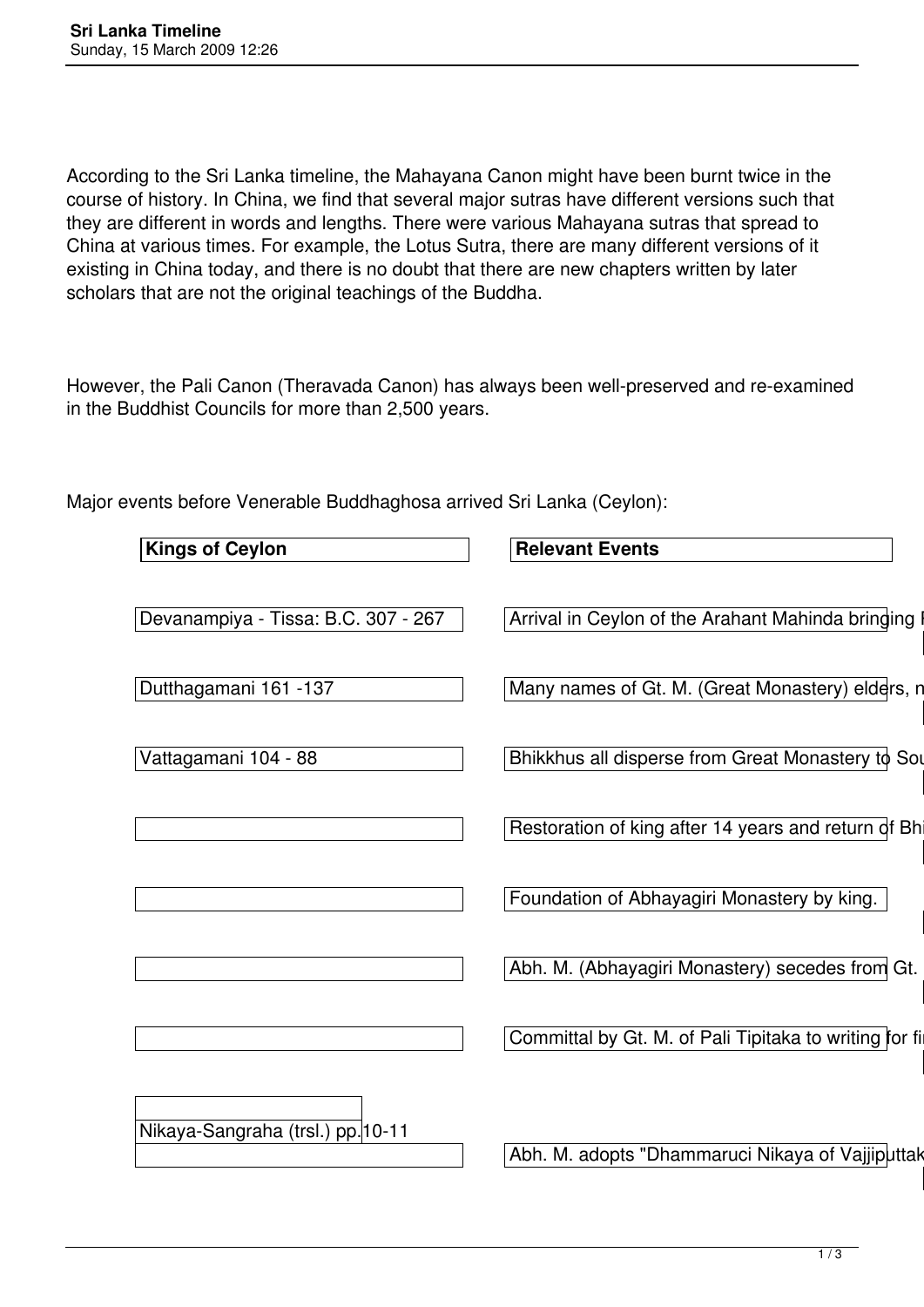Meeting of Gt. M. Bhikkhus decides that care of te AA.i, 92f EHBC, p.78<br>Bhatikabhaya B.C. 20 - A.C. 9 Bispute between Gt. M. and Abh. M. over Vinaya and Abh. M. over Vinaya Vin.A. 582; EHBC, p.99<br>Khanirajani-Tissa 30 - 33 60 Bhikkhus punished for treason. Mv. 35,10 Gajabahu I 113-135 Abh. M. supported by king and enlarged.  $M_{\rm H}$  ,  $M_{\rm H}$  ,  $M_{\rm H}$  ,  $M_{\rm H}$  ,  $M_{\rm H}$  ,  $M_{\rm H}$  ,  $M_{\rm H}$  ,  $M_{\rm H}$  ,  $M_{\rm H}$  ,  $M_{\rm H}$  ,  $M_{\rm H}$  6 kings 135 -215 Mentions of royal support for Gt. M. and Abh. M.  $M_{\rm H}$  ,  $M_{\rm H}$  ,  $M_{\rm H}$  ,  $M_{\rm H}$  ,  $M_{\rm H}$  ,  $M_{\rm H}$  ,  $M_{\rm H}$  ,  $M_{\rm H}$  ,  $M_{\rm H}$  ,  $M_{\rm H}$  ,  $M_{\rm H}$ Voharika-Tissa 215-237 King supports both monasteries. Abh. M. has adopted Vetulya (Mahayana?) Pitaka Ns. p.12 King suppresses Vetulya doctrines Mv.36, 41 Vetulya books burnt and heretic Bhikkhus disgrace Ns. p.12 Corruption of Bhikkhus by Vitandavadins (heretics Dipavamsa Ch. 22, 23 Gothabhaya 254-267 Gothabhaya 254-267 Mv.36, 102 60 Bhikkhus in Abh. M. banished by king for uphol Mv.36, 111 Secession from Abh. M.; new sect formed Ns. p.13 Indian Bhikkhu Sanghamitta supports Abh. M.

Mv.36, 112